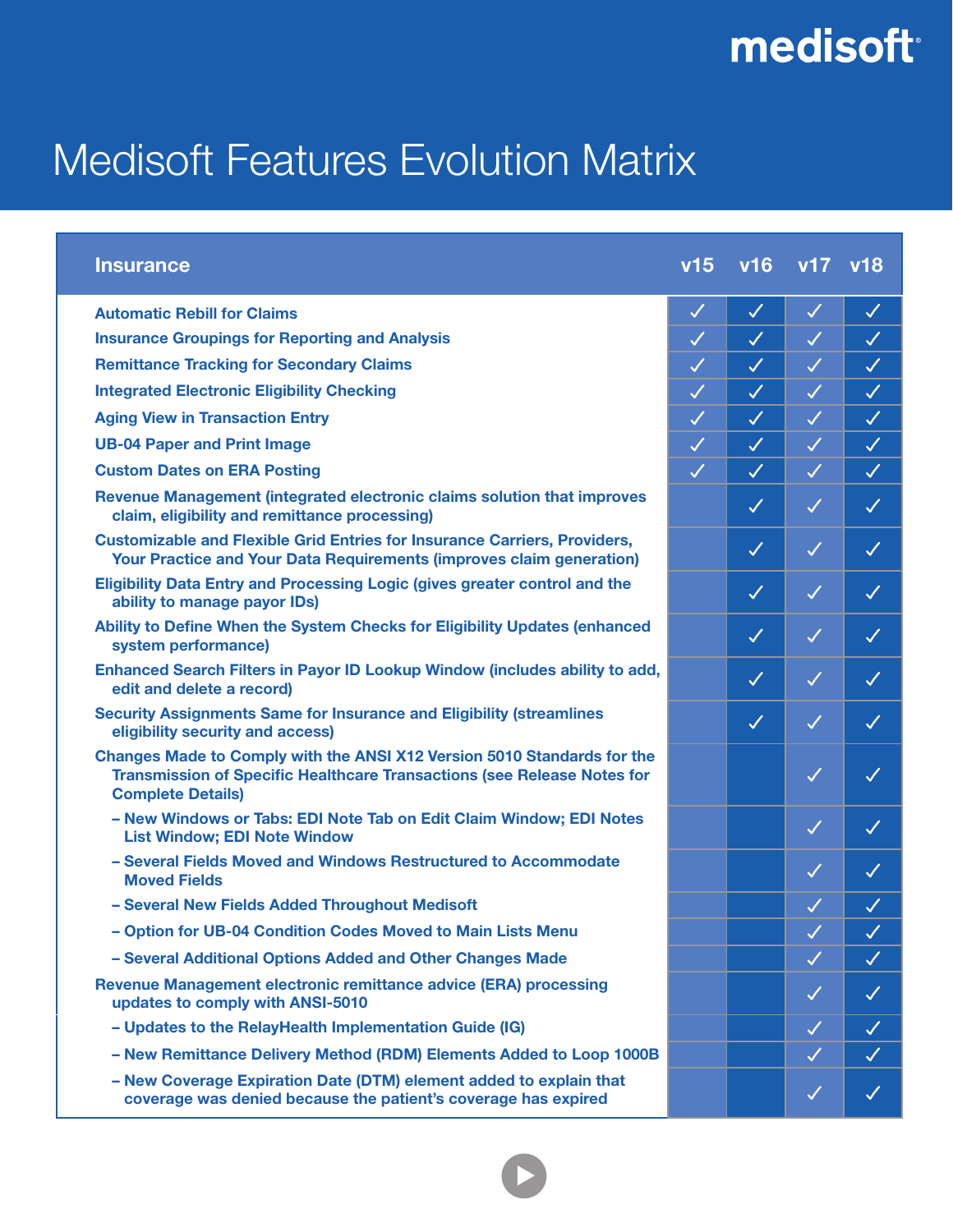| <b>Insurance (Continued)</b>                                                                                                                   | v15 v16 v17 v18 |  |
|------------------------------------------------------------------------------------------------------------------------------------------------|-----------------|--|
| - New Claim Received Date Elements (DTM) added in Loop 2100 so that<br>they are recognized if they are received                                |                 |  |
| - Updates Made to the Claim Preview Report and Claim Details Report                                                                            |                 |  |
| Revenue Management Enhancements (to reduce the number of clicks to<br>perform certain tasks, and simplify the setup and configuration process) |                 |  |
| <b>Expanded List Entry through Office Hours Professional</b>                                                                                   |                 |  |

| <b>Accounting/Billing</b>                                                                              | v15          | v16          | v17          | v18          |
|--------------------------------------------------------------------------------------------------------|--------------|--------------|--------------|--------------|
| <b>Customized Aging Buckets</b>                                                                        | $\checkmark$ | $\checkmark$ | $\sqrt{}$    | $\checkmark$ |
| <b>Withhold Code Type for Procedure Codes</b>                                                          | $\checkmark$ | $\checkmark$ | $\checkmark$ | $\checkmark$ |
| <b>Customizable HL7 Interfaces with EHR</b>                                                            | $\checkmark$ | $\checkmark$ | $\checkmark$ | $\checkmark$ |
| <b>Serialized Superbills</b>                                                                           | $\checkmark$ | $\checkmark$ | $\checkmark$ | $\checkmark$ |
| <b>Multi-link Treatment Plans</b>                                                                      | $\sqrt{}$    | $\checkmark$ | $\checkmark$ | $\checkmark$ |
| <b>Deactivate Codes</b>                                                                                | $\checkmark$ | $\checkmark$ | $\checkmark$ | $\checkmark$ |
| <b>Color-coding Transactions and Quick Ledger</b>                                                      | $\checkmark$ | $\checkmark$ | $\checkmark$ | $\checkmark$ |
| <b>Dunning Messages for Statements</b>                                                                 | $\checkmark$ | $\checkmark$ | $\checkmark$ | $\checkmark$ |
| <b>Statement Management</b>                                                                            | $\checkmark$ | $\checkmark$ | $\checkmark$ | $\checkmark$ |
| <b>Cycle Billing</b>                                                                                   | $\checkmark$ | $\checkmark$ | $\checkmark$ | $\checkmark$ |
| <b>Rules-based Collection Assignments</b>                                                              | $\checkmark$ | $\checkmark$ | $\checkmark$ | $\checkmark$ |
| <b>Actionable Collection Worklist</b>                                                                  | $\checkmark$ | $\checkmark$ | $\checkmark$ | $\checkmark$ |
| <b>Task or Date-driven Collection Workflow</b>                                                         | $\checkmark$ | $\checkmark$ | $\checkmark$ | $\checkmark$ |
| <b>On-demand Collection Letters</b>                                                                    | $\checkmark$ | $\checkmark$ | $\checkmark$ | $\checkmark$ |
| <b>Automatic Recalculation of Patient Remainder Balance</b>                                            | $\checkmark$ | $\checkmark$ | $\checkmark$ | $\checkmark$ |
| <b>Automatic Small Balance Write-offs</b>                                                              | $\checkmark$ | $\checkmark$ | $\checkmark$ | $\checkmark$ |
| <b>Missed Copay Tracking</b>                                                                           | $\checkmark$ | $\checkmark$ | $\checkmark$ | $\checkmark$ |
| <b>Unprocessed Transactions (Holding Tank)</b>                                                         | $\checkmark$ | $\checkmark$ | $\checkmark$ | $\checkmark$ |
| <b>Global Days (surgical billing)</b>                                                                  | $\checkmark$ | $\checkmark$ | $\checkmark$ | $\checkmark$ |
| <b>Billing for 8 Diagnosis Codes</b>                                                                   | $\checkmark$ | $\checkmark$ | $\checkmark$ | $\checkmark$ |
| <b>Missed Copay Remainder Statement</b>                                                                | $\checkmark$ | $\checkmark$ | $\checkmark$ | $\checkmark$ |
| <b>Small Balance Write-off by Statement Submission Count</b>                                           | $\checkmark$ | $\checkmark$ | $\checkmark$ | $\checkmark$ |
| <b>Statement Manager Remainder Balance Display</b>                                                     | $\checkmark$ | $\checkmark$ | $\sqrt{}$    | $\checkmark$ |
| <b>Collection List Link to Quick Ledger</b>                                                            | $\checkmark$ | $\checkmark$ | $\checkmark$ | $\checkmark$ |
| <b>Deposit List Detail Print</b>                                                                       | $\checkmark$ | $\checkmark$ | $\checkmark$ | $\checkmark$ |
| Integration with BillFlash from NexTrust (automates the printing and mailing<br>of patient statements) |              |              | $\checkmark$ | $\checkmark$ |
| <b>Integrated Credit Card Processing</b>                                                               |              |              |              | $\checkmark$ |

00

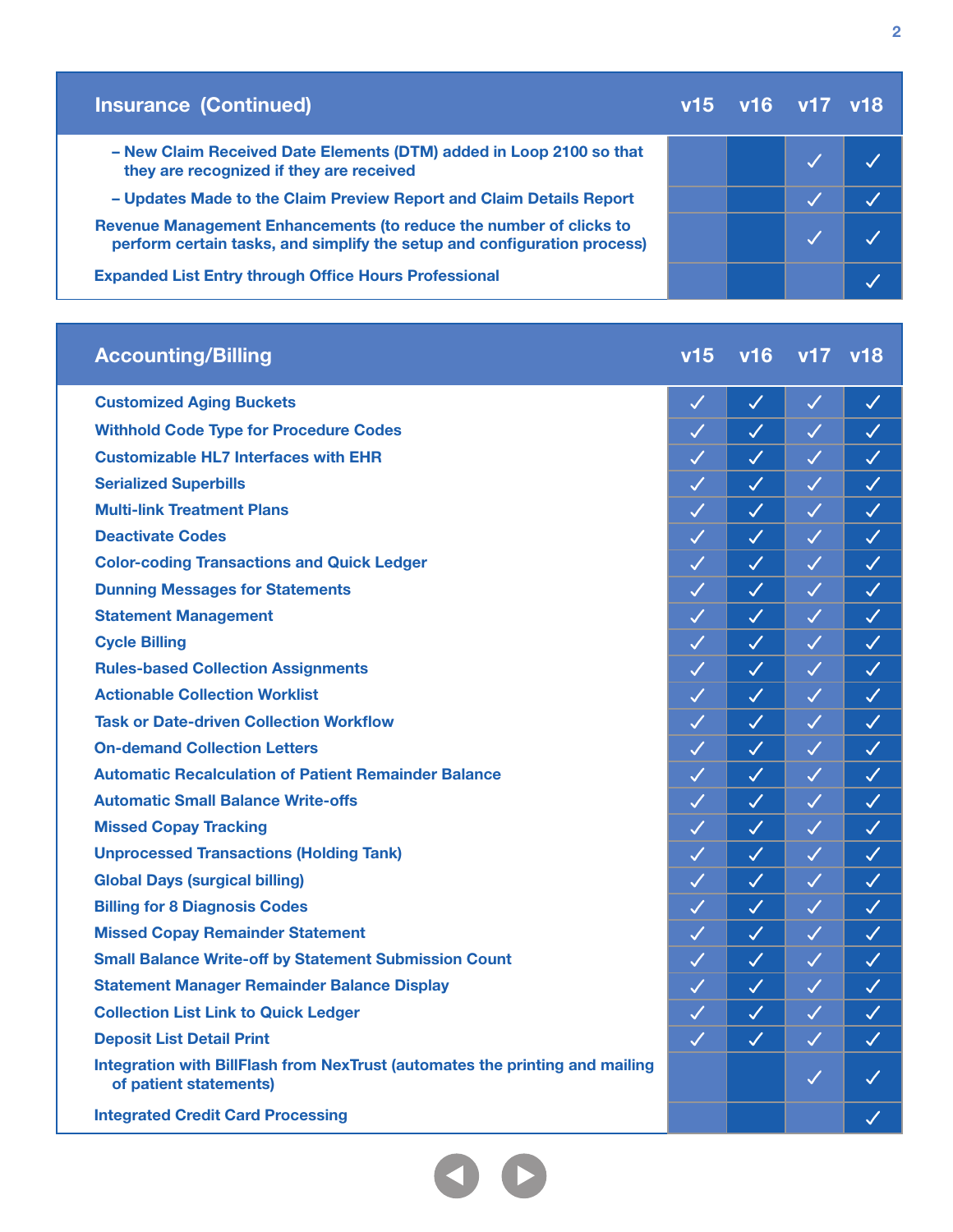| <b>Accounting/Billing</b>                                                                                                                                         |              | v15 v16 v17 v18 |              |                      |
|-------------------------------------------------------------------------------------------------------------------------------------------------------------------|--------------|-----------------|--------------|----------------------|
| <b>Secure Online Statement Notification Delivery</b>                                                                                                              |              |                 |              | $\checkmark$         |
| <b>Integrated Secure Online Statement Payment Processing</b>                                                                                                      |              |                 |              |                      |
|                                                                                                                                                                   |              |                 |              |                      |
| <b>Electronic Health Record (EHR) Integration</b>                                                                                                                 | v15          | v16             | v17 v18      |                      |
| <b>Basic Patient Demographic and Appointment Feed From Practice</b><br><b>Management to EHR</b>                                                                   | $\checkmark$ | $\checkmark$    | $\checkmark$ | $\checkmark$         |
| <b>Electronic Encounter Form Feed of Transactions to Practice</b><br><b>Management System</b>                                                                     | $\checkmark$ | $\checkmark$    | $\checkmark$ | $\checkmark$         |
| <b>Customizable HL7 Interfaces with EHR</b>                                                                                                                       | $\checkmark$ | $\checkmark$    | $\checkmark$ | $\checkmark$         |
| <b>Enhanced One-way Data Flow From Practice Management to EHR via</b><br><b>Updated A04 and A08 Patient Message</b>                                               |              | $\checkmark$    | $\checkmark$ | $\checkmark$         |
| - Phone Number                                                                                                                                                    |              | $\checkmark$    | $\checkmark$ | $\blacktriangledown$ |
| - Cell Phone                                                                                                                                                      |              | $\checkmark$    | $\checkmark$ | $\checkmark$         |
| - E-mail Address                                                                                                                                                  |              | $\checkmark$    | $\checkmark$ | $\checkmark$         |
| - New Insurance Carriers                                                                                                                                          |              | $\checkmark$    | $\checkmark$ | $\checkmark$         |
| - New Referring Physicians                                                                                                                                        |              | $\checkmark$    | $\checkmark$ | $\checkmark$         |
| Appointment Status Updates Sent via Bi-directional Data Exchange                                                                                                  |              | $\checkmark$    | $\checkmark$ | $\checkmark$         |
| <b>New Communication Manager Controls</b>                                                                                                                         |              | $\checkmark$    | $\checkmark$ | $\checkmark$         |
| - Determine if Appointment Status Updates have been<br><b>Transmitted and Received</b>                                                                            |              | $\checkmark$    | $\checkmark$ | $\checkmark$         |
| - Send Enhanced Library Resources to Medisoft Clinical, Including<br><b>Provider, Facility, Procedures and Diagnosis Updates</b>                                  |              | $\checkmark$    | $\checkmark$ | $\checkmark$         |
| New DVD Install Includes Medisoft v17 Client Server and Medisoft Clinical<br>on One DVD (greatly reduces the number of screens that require user<br>intervention) |              | $\checkmark$    |              |                      |
|                                                                                                                                                                   |              |                 |              |                      |
| <b>Reporting</b>                                                                                                                                                  | v15          |                 | v16 v17 v18  |                      |

| <b>Facility Report</b>                                     |                          |                          | $\checkmark$               |              |
|------------------------------------------------------------|--------------------------|--------------------------|----------------------------|--------------|
| <b>Quick Receipt and Quick Statement</b>                   | M                        | $\checkmark$             | $\boldsymbol{\mathcal{J}}$ |              |
| <b>Patient Collections Reports</b>                         | K. T                     | I J                      | $\overline{\mathcal{A}}$   |              |
| <b>Insurance Collections Reports</b>                       | $\checkmark$             | $\checkmark$             | 1.7                        | $\checkmark$ |
| <b>Unapplied Copayment Report</b>                          | M                        | $\overline{\mathcal{A}}$ | <b>A</b>                   |              |
| <b>View and Print All Future Appointments for Patients</b> | $\overline{\mathcal{A}}$ | $\overline{\mathcal{A}}$ | $\overline{\mathcal{A}}$   |              |
| <b>Export to Microsoft<sup>®</sup> Excel</b>               | $\overline{\mathcal{A}}$ | I Л                      | 1.7                        |              |
| <b>Standard Patient by Insurance Report</b>                | $\boldsymbol{Z}$         | $\overline{\mathcal{A}}$ | <b>A</b>                   |              |
| <b>Standard Patient by Diagnosis Report</b>                | $\checkmark$             | $\overline{\mathcal{A}}$ | 1.7                        |              |
| <b>Standard Patient by Procedure Report</b>                | $\overline{\mathcal{A}}$ | $\overline{\mathcal{A}}$ | <b>A</b>                   |              |
| <b>Case Billing Code Filter on Standard Reports</b>        |                          |                          |                            |              |

00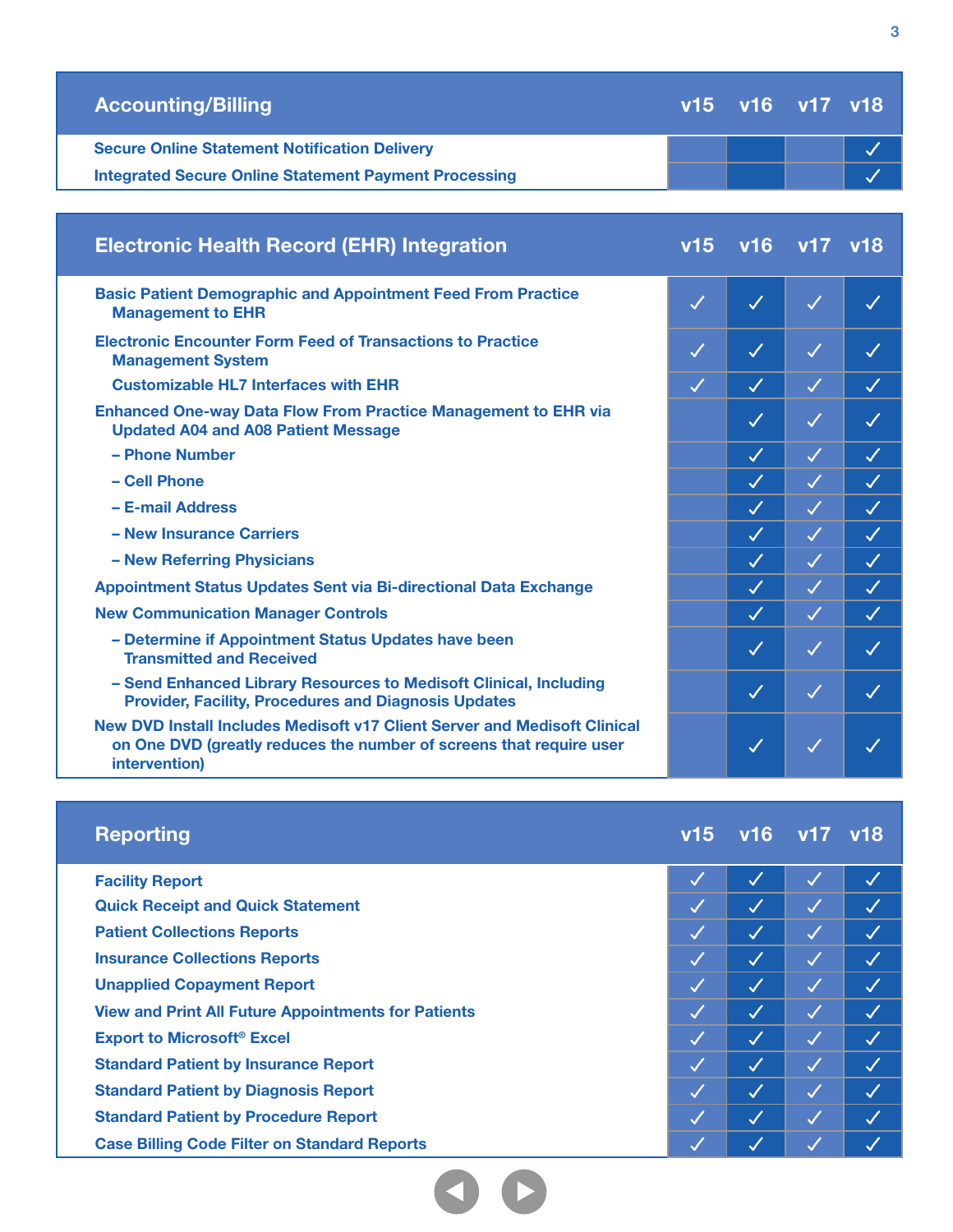| <b>Reporting (Continued)</b>                                                                                                                       | v15          | $\sqrt{16}$ v17 v18 |  |
|----------------------------------------------------------------------------------------------------------------------------------------------------|--------------|---------------------|--|
| Dashboard - Totals                                                                                                                                 |              |                     |  |
| <b>Dashboard - Trending</b>                                                                                                                        |              |                     |  |
| Medisoft Reports (formerly Focus Reports Standard) - Includes reports<br>previously available in Medisoft plus more than 200 additional reports    |              | $\checkmark$        |  |
| <b>File Maintenance Progress Reporting</b>                                                                                                         | $\checkmark$ | $\checkmark$        |  |
| <b>Blank Appointment Indicator</b>                                                                                                                 | $\checkmark$ | $\checkmark$        |  |
| <b>Print Blank Superbills</b>                                                                                                                      |              |                     |  |
| <b>Electronic Transaction Reporting (helps manage electronic transactions</b><br>related to verifying insurance eligibility and submitting claims) |              |                     |  |
| <b>Audit Reports (tracks reporting and exporting of data)</b>                                                                                      |              |                     |  |
| <b>Increased Dashboard Performance on Large Datasets</b>                                                                                           |              |                     |  |

| <b>Security/HIPAA</b>                       | v15          |                         | v16 v17 v18  |              |
|---------------------------------------------|--------------|-------------------------|--------------|--------------|
| <b>5 Levels of Permissions and Security</b> | $\checkmark$ | $\checkmark$            | $\checkmark$ | $\checkmark$ |
| <b>Print Permissions Grid</b>               | $\checkmark$ | $\checkmark$            | $\checkmark$ | $\checkmark$ |
| <b>Auto Log-off</b>                         | $\checkmark$ | $\checkmark$            | $\checkmark$ | $\checkmark$ |
| <b>Warning on Unapproved Codes</b>          | $\checkmark$ | $\checkmark$            | $\checkmark$ | $\checkmark$ |
| <b>Unique Identifier Fields</b>             | $\checkmark$ | $\overline{\checkmark}$ | $\checkmark$ | $\checkmark$ |
| <b>Security Permissions on Reports</b>      | $\checkmark$ | $\checkmark$            | $\checkmark$ | $\checkmark$ |
| <b>ANSI Standard Electronic Claims</b>      | $\checkmark$ | $\checkmark$            | $\checkmark$ | $\checkmark$ |
| <b>HIPAA Security Ready</b>                 | $\checkmark$ | $\checkmark$            | $\checkmark$ | $\checkmark$ |
| <b>Rules-based Password Management</b>      | $\checkmark$ | $\checkmark$            | $\checkmark$ | $\checkmark$ |
| <b>User Access History Reporting</b>        | $\checkmark$ | $\checkmark$            | $\checkmark$ | $\checkmark$ |
| <b>Multi-level Trigger Management</b>       | $\checkmark$ | $\checkmark$            | $\checkmark$ | $\checkmark$ |
| <b>Global Security</b>                      | $\checkmark$ | $\checkmark$            | $\checkmark$ | $\checkmark$ |
| <b>Security Added to MediUtils</b>          | $\checkmark$ | $\checkmark$            | $\checkmark$ | $\checkmark$ |
| <b>Integrated Reporting Security</b>        |              | $\checkmark$            | $\checkmark$ |              |

| <b>Usability</b>                    |   | v15 v16 v17 v18 |        |  |
|-------------------------------------|---|-----------------|--------|--|
| <b>Set Default Data Fields</b>      |   |                 |        |  |
| <b>Customizable Tool Bar</b>        |   |                 | $\sim$ |  |
| <b>Option to Display Subtotals</b>  |   |                 | $\sim$ |  |
| <b>Customized Data Screens</b>      |   |                 |        |  |
| <b>Warning on Duplicate Patient</b> | Ø |                 | $\sim$ |  |
| <b>Auto Tab Entry</b>               |   |                 |        |  |

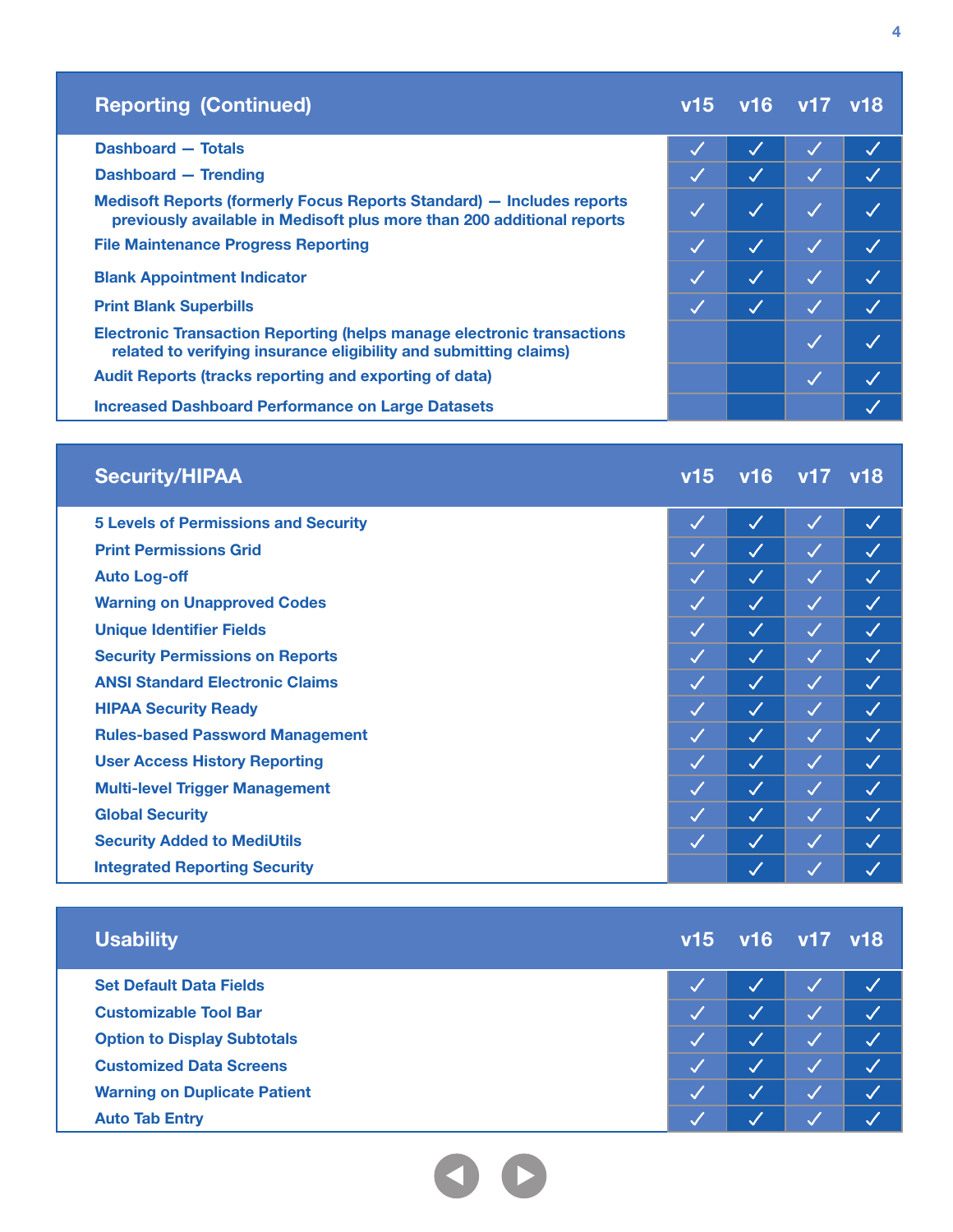| <b>Usability (Continued)</b>                  | v15 v16 v17 v18 |  |
|-----------------------------------------------|-----------------|--|
| <b>Streamlined Transaction Entry</b>          |                 |  |
| <b>Field Data Checking</b>                    |                 |  |
| <b>Patient Flagging</b>                       |                 |  |
| <b>Show Remainder When Applying Payments</b>  |                 |  |
| <b>Apply to Oldest When Applying Payments</b> |                 |  |

**Select Multiple Claims to Print or Reprint**

**Enter Payments Directly from Office Hours Professional**

**One-click to Change Responsibility for Transactions**

**Streamlined Quick Ledger View**

**Rules-based Worklist for Daily Office Tasks**

**Copy, Edit, Add New Case Directly from Office Hours Professional**

**Reschedule Status in Office Hours Professional**

**Audit Generator with Chart Number Filtering**

**Patient Quick Entry**

**Multi-practice Conversion**

**Scheduled File Maintenance**

**Dashboard — Warnings**

**Dashboard — Logged-in Users Utility**

**Last Selected Chart Number Hot-key**

**Default Printer Option for Custom Reports**

**Transaction Entry Sortable Grids**

**Customizable Transaction Sort on Patient Statements**

**Edit/Enter Patient Notes from Quick Ledger**

**Claim Management Sorting Save**

**Updated User Interface Implements New Colors, Icons, Window Controls, etc., Introduced with Microsoft® Office 11 (enhances the user experience and improve navigation)** 

**DVD Install (reduces installation time)**

**Customizable Tool Bar in Office Hours**

**Incremental Back-up and Restore**

**TIFF image support within Multimedia**

| <b>Special Features</b>        | v15 v16 v17 v18 |  |
|--------------------------------|-----------------|--|
| <b>Office Messenger</b>        |                 |  |
| <b>Multimedia File Storage</b> |                 |  |
| <b>Online Updates</b>          |                 |  |
| <b>Encoder Pro</b>             |                 |  |



 $\checkmark$ 

 $\mathcal{L}^{\perp}$  $\checkmark$ 

 $\checkmark$ 

 $\checkmark$ 

 $\checkmark$ 

 $\checkmark$ 

 $\checkmark$ 

 $\checkmark$ 

 $\checkmark$  $\checkmark$ 

 $\checkmark$ 

 $\checkmark$ 

 $\overline{\mathcal{L}}$ 

 $\checkmark$ 

 $\mathcal{L}^{\mathcal{A}}$ 

 $\checkmark$ 

 $\checkmark$  $\checkmark$ 

 $\checkmark$  $\checkmark$ 

 $\checkmark$ 

 $\checkmark$ 

 $\checkmark$ 

 $\checkmark$ 

 $\checkmark$  $\checkmark$ 

 $\checkmark$  $\checkmark$ 

 $\checkmark$ 

 $\checkmark$ 

 $\checkmark$ 

 $\checkmark$ 

 $\mathcal{J}$ 

 $\checkmark$ 

 $\checkmark$ 

 $\checkmark$ 

 $\checkmark$ 

 $\checkmark$ 

 $\checkmark$ 

 $\checkmark$ 

 $\checkmark$ 

 $\checkmark$ 

 $\checkmark$ 

 $\checkmark$ 

 $\overline{\mathscr{S}}$ 

 $\checkmark$ 

 $\checkmark$ 

 $\checkmark$ 

 $\checkmark$ 

 $\checkmark$ 

 $\checkmark$ 

 $\checkmark$ 

 $\overline{\mathcal{L}}$ 

 $\checkmark$ 

 $\mathcal{L}$ 

 $\checkmark$ 

 $\checkmark$ 

 $\checkmark$ 

 $\checkmark$ 

 $\checkmark$ 

 $\checkmark$ 

 $\checkmark$ 

 $\checkmark$ 

 $\checkmark$ 

 $\checkmark$ 

 $\checkmark$ 

 $\overline{\mathscr{S}}$ 

 $\checkmark$ 

 $\checkmark$  $\checkmark$ 

 $\checkmark$ 

 $\checkmark$ 

 $\checkmark$ 

 $\checkmark$ 

 $\checkmark$ 

 $\checkmark$ 

 $\checkmark$ 

 $\checkmark$ 

 $\checkmark$ 

 $\checkmark$ 

 $\overline{\mathscr{S}}$ 

 $\checkmark$ 

 $\checkmark$ 

 $\checkmark$ 

 $\checkmark$ 

 $\overline{\mathcal{L}}$ 

 $\checkmark$ 

 $\checkmark$ 

 $\checkmark$